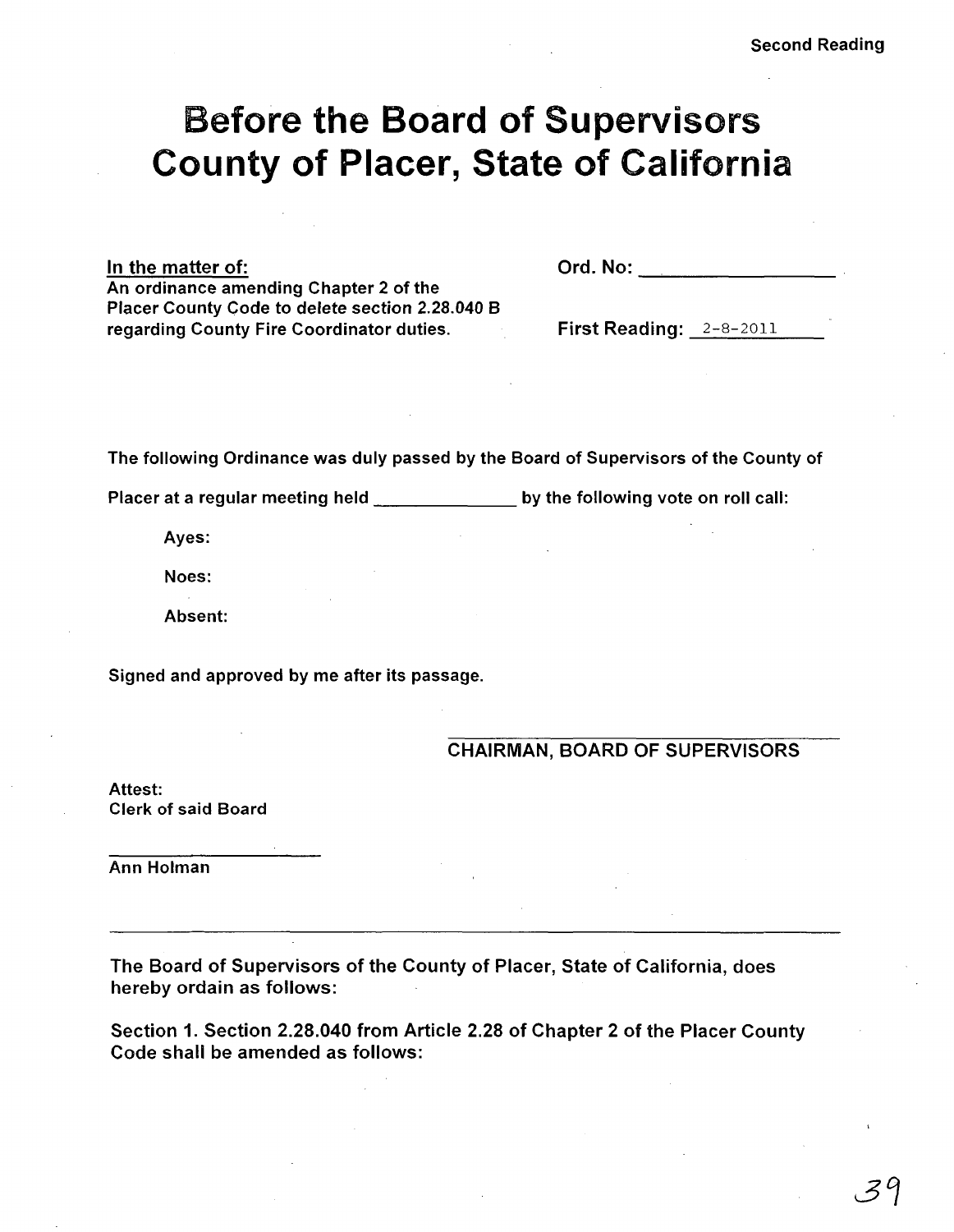2.28.040 Duties.

The county fire coordinator shall have the following duties and responsibilities.

- A. To serve as the liaison between the various fire service providers and the board of supervisors and county departments. This would include assisting in implementation of board policies, as well as relaying information from the fire districts to the board.
- B. To assist the county executive office in making recommendations to the board of supervisors on the distribution of special district augmentation funds to fire districts.
- $G$ . B. To assist in planning matters related to the provision of fire services, determining areas of mutual concern among the fire services, and suggesting alternative solutions for meeting those concerns.
- D. C. To be an impartial facilitator for the development of various-agreements or contracts for the fire service providers.

Section 2: This ordinance shall take effect and be in full force and effective thirty (30) days after its passage. The Clerk is directed to publish this ordinance, or a summary thereof, within fifteen (15) days in accordance with Government Code Section 25124.